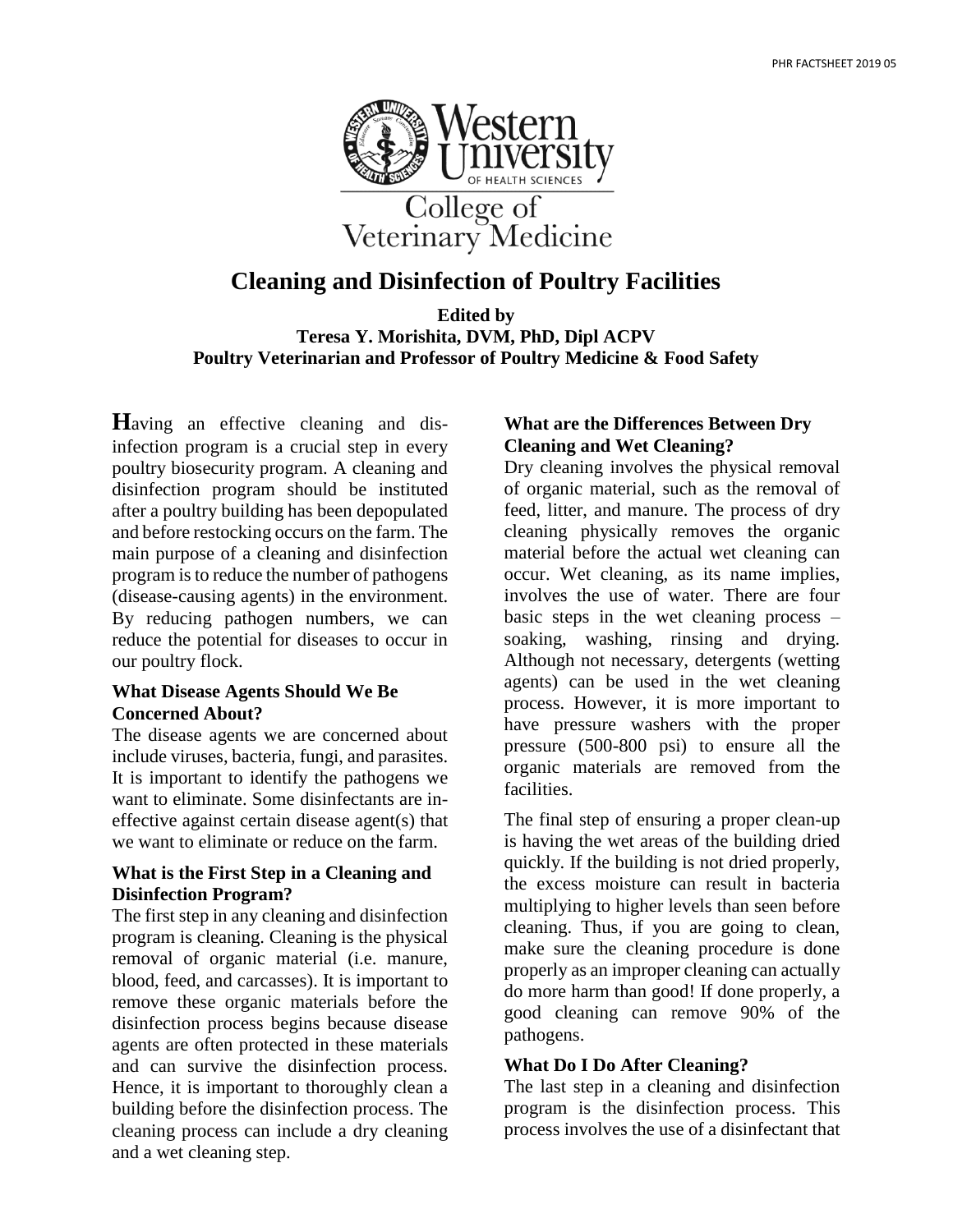will reduce or kill the pathogens. There are several types of disinfectants, and the one chosen should be effective against the disease agent(s) you are targeting.

#### **What are the Main Types of Disinfectants That Can be Used?**

The main types of disinfectants that can be used are:

- Aldehydes (i.e., formalin, formaldehyde, and glutaraldehyde)
- Chlorine-releasing agents (i.e., sodium hypochlorite, chlorine dioxide, sodium dichloroisocyanutrate, and chloramine-T)
- Iodophores (i.e., providone-iodine and poloxamer-iodine)
- Phenols and bis-phelols (i.e., triclosan and hexachlorophene)
- Quaternary ammonium compounds
- Peroxygens (i.e., hydrogen peroxide and peracetic acid)

Aldehydes, like formalin and formaldehyde, are considered sterilants; are carcinogenic; and require special precautions. Peroxygens, at the recommended dilution for their use, are caustic and dangerous. Some of the newer formulations of peroxygens and peracetic acid compounds have been used in large scale outbreaks. Some of these compounds are considered non-irritants and are approved for specific uses. It is suggested that one should always follow the recommended usage provided by the manufacturer.

#### **How Susceptible are the Disease-causing Agents to Various Disinfectants?**

Disinfectants are effective against bacteria, viruses, and fungi. Disinfectants were not designed to be effective against parasites. In general, the descending order of resistance of disease agents is:

1. Spores (i.e., clostrial diseases like botulism) and acid-fast bacteria (i.e., mycobacteria like *Mycobacterium avium* [avian tuberculosis])

- 2. Gram-negative bacteria (i.e., *Pseudomonas, E. coli, Salmonella)*
- 3. Fungi (i.e., *Candida* [crop mycosis] and *Aspergillus* [aspergillosis])
- 4. Non-enveloped viruses (i.e., enteroviruses and adenoviruses)
- 5. Gram-positive bacteria (i.e., *Staphylococcus aureus*)
- 6. Lipid enveloped viruses (i.e., avian influenza virus).

Thus, spore-forming bacteria are harder to destroy by disinfectants than viruses. Table 1 illustrates the effectiveness of various disinfectants on pathogens. Avian parasites (i.e. lice, mites, and endoparasites) are best treated using insecticides or the different poultry parasiticides. However, it has been reported that ammonia and phenolic disinfectants have been effective in reducing the numbers of coccidial oocysts.

### **Are There Certain Conditions That Can Affect the Effectiveness of Disinfectants?**

Yes, there are certain conditions that can maximize the effectiveness of the disinfectants you use. As mentioned earlier, the presence of organic material can influence the cleaning and disinfection program. Other factors include temperature, pH, and the use of soaps or detergents. Table 2 illustrates the effect of different factors on disinfectant effectiveness.

### **Special Conditions for Cleaning and Disinfection on Premises**

When applying cleaning and disinfectant agents, always ensure that the person applying these chemicals is wearing the appropriate personal protective equipment as cleaning and disinfectant agents can be hazardous via inhalation, skin contact, and ingestion.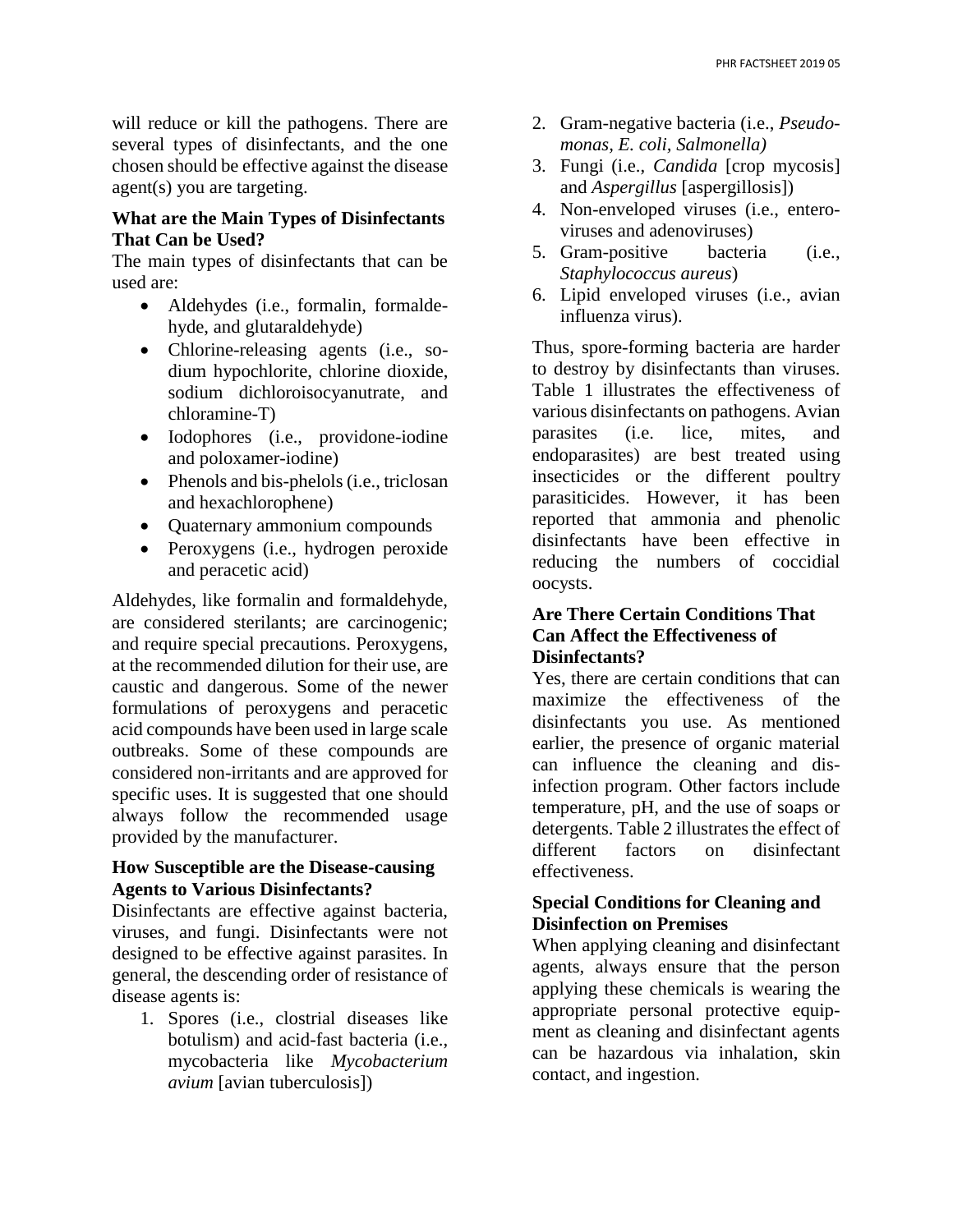| <b>Disease Name</b>                      | <b>Disease Agent</b>                                                               | <b>Type of Agent</b>              | Chlorhexadine            | Chlorine-<br><b>Releasing</b><br>Agent | lodopbor  | <b>Phenol and</b><br><b>Bisphenols</b> | Single*<br>Ammonium<br>Compound | $4$ -way**<br>(Quatemary<br>Ammonium<br>Compound) |
|------------------------------------------|------------------------------------------------------------------------------------|-----------------------------------|--------------------------|----------------------------------------|-----------|----------------------------------------|---------------------------------|---------------------------------------------------|
| Salmonellosis                            | Salmonella species                                                                 | Gram-<br>negative<br>bacteria     | $^{+++}$                 | $^{+++}$                               | $^{+++}$  | $^{+++}$                               | $+$                             | $^{+++}$                                          |
| <b>Pullorum Disease</b>                  | Salmonella<br>pullorum                                                             | Gram-<br>negative<br>bacteria     | $^{+++}$                 | $^{+++}$                               | $^{+++}$  | $^{+++}$                               | $+$                             | $^{+++}$                                          |
| Fowl Typhoid                             | Salmonella<br>gallinarum                                                           | Gram-<br>negative<br>bacteria     | $^{+++}$                 | $^{++}$                                | $^{+++}$  | $^{+++}$                               | $+$                             | $^{+++}$                                          |
| Paratyphoid<br>Infection                 | Salmonella species                                                                 | Gram-<br>negative<br>bacteria     | $^{+++}$                 | $^{+++}$                               | $^{+++}$  | $^{+++}$                               | $\ddot{}$                       | $^{+++}$                                          |
| Arizonosis                               | Salmonella<br>arizonae                                                             | Gram-<br>negative<br>bacteria     | $^{+++}$                 | $^{+++}$                               | $^{+++}$  | $^{+++}$                               | $+$                             | $^{+++}$                                          |
| Colibacillosis                           | Escherichia coli                                                                   | Gram-<br>negative<br>bacteria     | $^{+++}$                 | $^{++}$                                | $^{+++}$  | $^{+++}$                               | $+$                             | $^{+++}$                                          |
| Pasteurellosis                           | Pasteurella<br>multocida                                                           | Gram-<br>negative<br>bacteria     | $^{++}$                  | $^{+++}$                               | $^{+++}$  | $^{++}$                                | $\ddot{}$                       | $^{+++}$                                          |
| Pseudotuberculosis                       | Yersinia<br>pseudotuberculosis                                                     | Gram-<br>negative<br>bacteria     | $^{++}$                  | $^{++}$                                | $^{+++}$  | $^{++}$                                | $+$                             | $^{+++}$                                          |
| Riemerella<br>anatipestifer<br>Infection | Riemerella<br>(Pasteurella)<br>anatipestifer                                       | Gram-<br>negative<br>bacteria     | $^{++}$                  | $^{++}$                                | $^{+++}$  | $^{++}$                                | $+$                             | $^{+++}$                                          |
| Tuberculosis                             | Mycobacterium<br>avium                                                             | Acid-fast<br>bacteria             | $\overline{\phantom{a}}$ | $\ddot{}$                              | $\ddot{}$ | $^{+++}$                               | $\overline{a}$                  | $^{+++}$                                          |
| <b>Infectious Coryza</b>                 | Haemophilus<br>paragallinarum                                                      | Gram-<br>negative<br>bacteria     | $^{++}$                  | $^{+++}$                               | $^{+++}$  | $^{++}$                                | $\ddot{}$                       | $^{+++}$                                          |
| Mycoplasmosis                            | Mycoplasma<br>gallisepticum<br>Mycoplasma<br>synoviae<br>Mycoplasma<br>meleagridis | Bacteria<br>lacking cell<br>walls | $^{++}$                  | $++$                                   | $++$      | $++$                                   | $++$                            | $++$                                              |
| Campylobacteriosis                       | Campylobacter<br>jejuni                                                            | Gram-<br>negative<br>bacteria     | $+$                      | $^{++}$                                | $^{+++}$  | $^{+++}$                               | $+$                             | $^{+++}$                                          |
| Erysipelas                               | Erysipelothrix<br>rhusiopathiae                                                    | Gram-<br>negative<br>bacteria     | $^{++}$                  | $^{++}$                                | $^{+++}$  |                                        | $^{++}$                         | $^{+++}$                                          |

## **Table 1. Effectiveness of Various Disinfectants on Pathogens**

**page 3**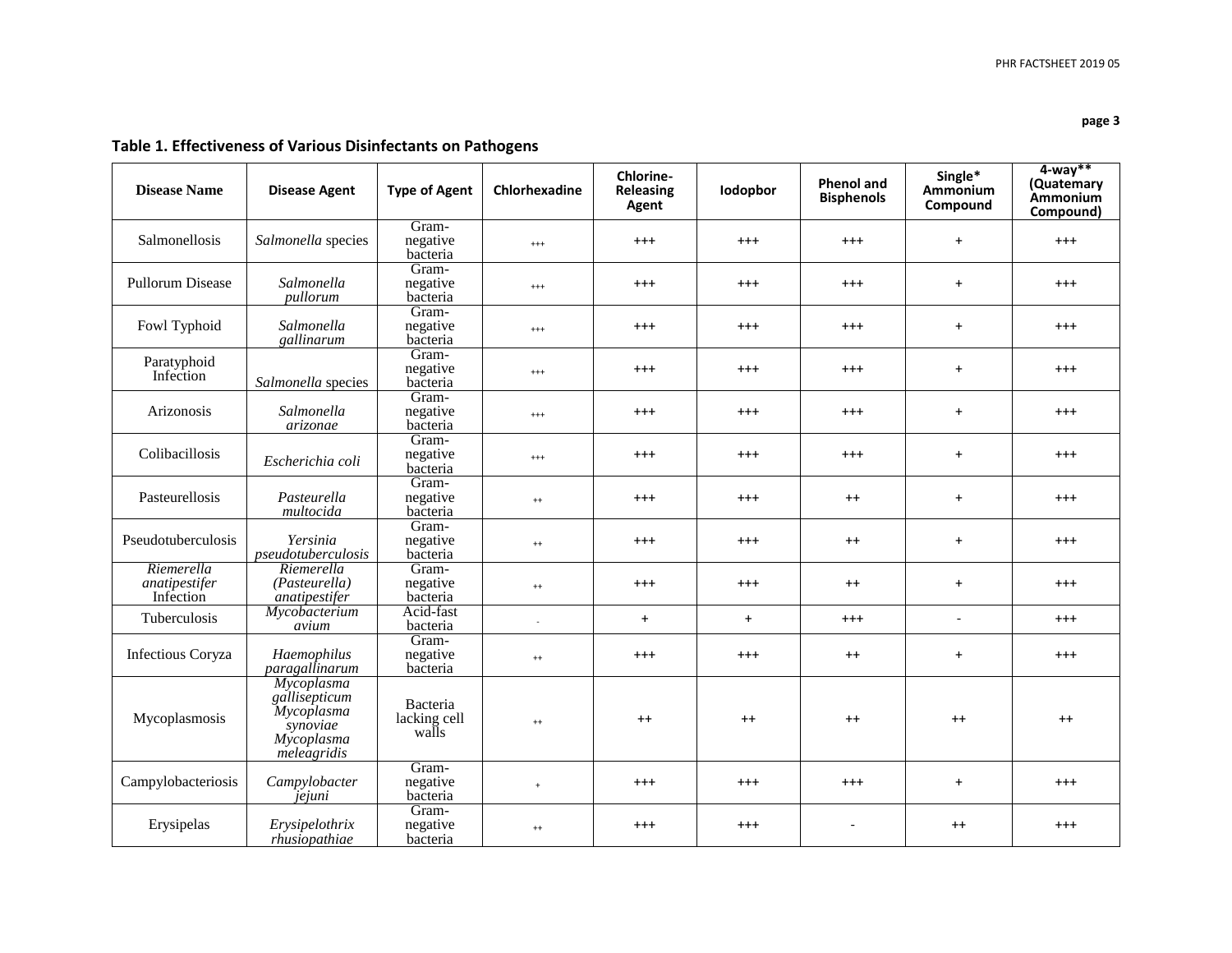#### **page 4**

## **Table 1. (continued) Effectiveness of Various Disinfectants on Pathogens**

| <b>Disease Name</b>                                                                   | <b>Disease Agent</b>                                                                                                                             | <b>Type of Agent</b>                      | Chlorhexadine                | Chlorine-<br><b>Releasing</b><br>Agent | lodopbor | <b>Phenol and</b><br><b>Bisphenols</b> | Single*<br>Ammonium<br>Compound | $4$ -wav**<br>(Quatemary<br>Ammonium<br>Compound) |
|---------------------------------------------------------------------------------------|--------------------------------------------------------------------------------------------------------------------------------------------------|-------------------------------------------|------------------------------|----------------------------------------|----------|----------------------------------------|---------------------------------|---------------------------------------------------|
| <b>Ulcerative</b><br>Enteritis; Necrotic<br>Enteritis; or<br>Gangrenous<br>Dermatitis | Clostridium<br>colinum:<br>Clostridium<br>perfringens Types<br>A or $C$ :<br>Clostridium<br>septicum; or<br>Clostridium<br>perfringens Type<br>A | Gram-positive, spore-<br>forming bacteria | $\qquad \qquad \blacksquare$ | $^{++}$                                | $++$     |                                        |                                 |                                                   |
| <b>Botulism</b>                                                                       | Clostridium<br>botulinum                                                                                                                         | Gram-positive, spore-<br>forming bacteria |                              | $++$                                   | $++$     |                                        | $\overline{a}$                  |                                                   |
| <b>Bordetellosis</b><br>(Turkey Coryza)                                               | Bordetella avium                                                                                                                                 | Gram-negative<br>bacteria                 | $\ddot{}$                    | $++$                                   | $++$     | $++$                                   | $\overline{\phantom{0}}$        | $+++$                                             |
| Staphylococcosis                                                                      | Staphylococcus<br>aureus                                                                                                                         | Gram-positive bacteria                    | $\blacksquare$               | $+++$                                  | $^{+++}$ | $^{+++}$                               | $+++$                           | $+++$                                             |
| Streptococcosis                                                                       | Streptococcus sp.                                                                                                                                | Gram-positive<br>bacterial                |                              | $^{+++}$                               | $^{+++}$ | $^{+++}$                               | $^{++}$                         | $+++$                                             |
| Chlamydiosis                                                                          | Chlamydia<br>psittaci                                                                                                                            | Obligate intracellular<br>bacteria        | $^{++}$                      | $++$                                   | $++$     | $^{++}$                                | $++$                            | $++$                                              |
| Aspergillosis                                                                         | Aspergillus<br>fumigatus;<br>Aspergillus flavus                                                                                                  | Fungus                                    | $\ddot{}$                    | $+++$                                  | $^{+++}$ | $++$                                   | $+/-$                           | $+++$                                             |
| Candidiasis<br>(Thrush)                                                               | Candida albicans                                                                                                                                 | Fungus                                    | $\ddot{}$                    | $+++$                                  | $^{+++}$ | $++$                                   | $+/-$                           | $++$                                              |
| Marek's Disease                                                                       | Marek's disease<br>virus                                                                                                                         | Herpesvirus<br>(enveloped DNA<br>virus)   | $+/-$                        | $+++$                                  | $^{+++}$ |                                        | $\overline{\phantom{a}}$        | $++$                                              |
| Lymphoid<br>Leukosis                                                                  | Avian Leukosis<br>virus                                                                                                                          | Retrovirus (enveloped<br>RNA virus)       | $+/-$                        | $^{+++}$                               | $^{+++}$ | $\overline{\phantom{a}}$               | $\overline{\phantom{a}}$        | $^{+++}$                                          |
| Infectious<br><b>Bronchitis</b>                                                       | Infectious<br>bronchitis virus                                                                                                                   | Coronavirus(enveloped<br>RNA virus)       | $^{++}$                      | $^{+++}$                               | $^{+++}$ |                                        |                                 | $^{+++}$                                          |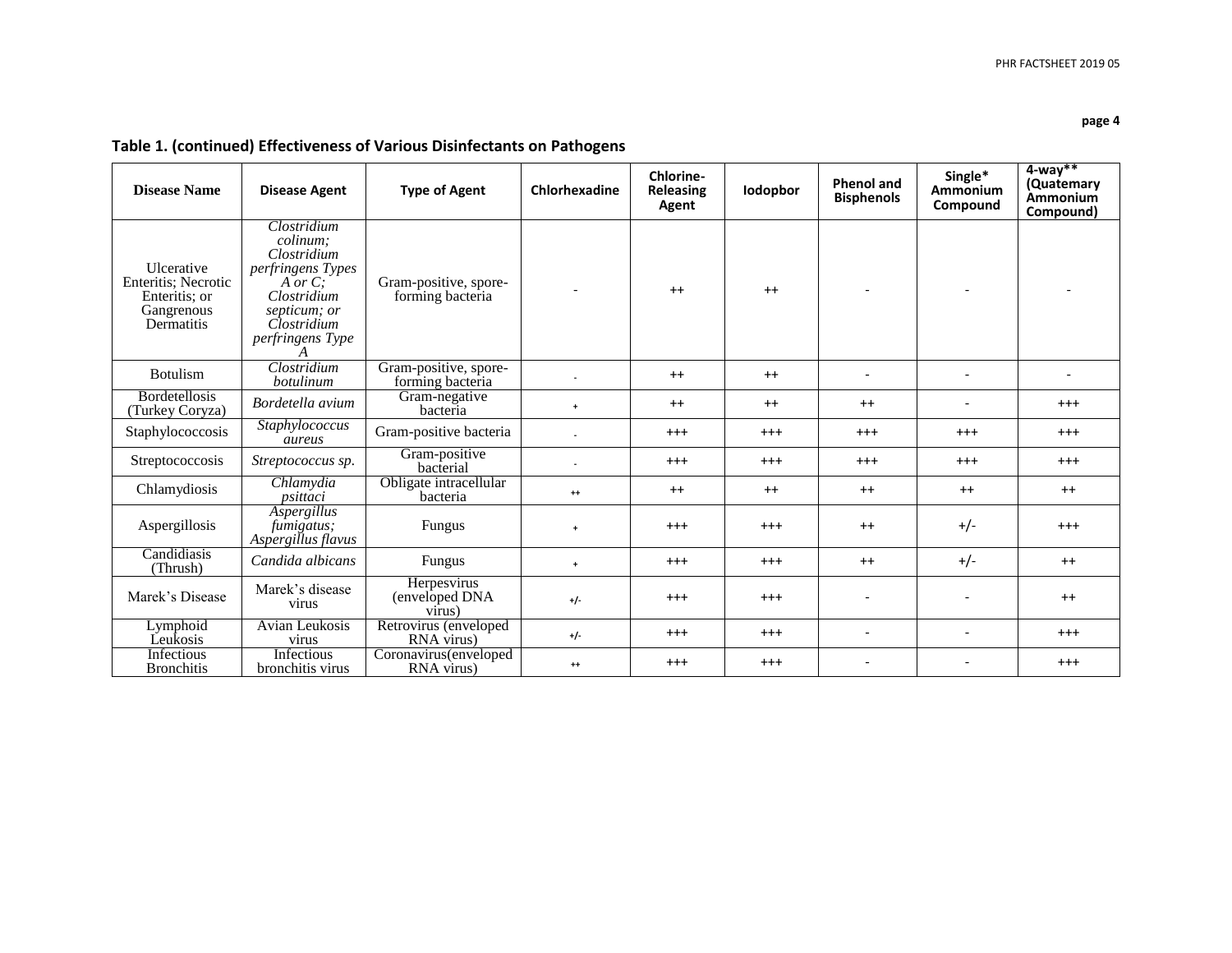|  |  | Table 1. (continued) Effectiveness of Various Disinfectants on Pathogens |  |
|--|--|--------------------------------------------------------------------------|--|
|--|--|--------------------------------------------------------------------------|--|

| <b>Disease Name</b>                 | <b>Disease Agent</b>                            | <b>Type of Agent</b>                                  | Chlorhexadine | Chlorine-<br><b>Releasing</b><br>Agent | <b>Iodopbor</b> | <b>Phenol and</b><br><b>Bisphenols</b> | Single*<br>Ammonium<br>Compound | $4$ -way**<br>(Quatemary<br>Ammonium<br>Compound) |
|-------------------------------------|-------------------------------------------------|-------------------------------------------------------|---------------|----------------------------------------|-----------------|----------------------------------------|---------------------------------|---------------------------------------------------|
| Infectious<br>Laryngotracheitis     | <b>Infectious</b><br>laryngotracheitis<br>virus | Herpesvirus<br>(enveloped<br>DNA virus)               | $+/-$         | $^{+++}$                               | $^{+++}$        | $\overline{a}$                         | $\overline{\phantom{a}}$        | $^{+++}$                                          |
| Newcastle<br><b>Disease</b>         | Newcastle<br>disease virus                      | Paramyxovirus<br>(enveloped<br>RNA virus)             | $+/-$         | $+++$                                  | $^{+++}$        | $\ddot{}$                              | $\overline{\phantom{a}}$        | $+++$                                             |
| Adenovirus<br>Infection             | Adenovirus                                      | Adenovirus<br>$Inon-$<br>enveloped DNA<br>virus)      |               | $+++$                                  | $^{+++}$        | $\blacksquare$                         | $\overline{\phantom{a}}$        | $+++$                                             |
| Pox                                 | Avian pox virus                                 | Poxvirus<br>(enveloped<br>DNA virus)                  | $+/-$         | $^{+++}$                               | $^{+++}$        | $+$                                    | $\overline{\phantom{a}}$        | $^{+++}$                                          |
| Duck Viral<br>Hepatitis             | Duck hepatitis<br>virus                         | Piconavirus<br>(non-<br>enveloped RNA<br>virus)       |               | $^{+++}$                               | $^{+++}$        | $\overline{\phantom{a}}$               | $\overline{\phantom{a}}$        | $^{+++}$                                          |
| Duck Virus<br>Enteritis             | <b>Duck Virus</b><br>enteritis virus            | Herpesvirus<br>(enveloped<br>DNA virus)               | $+/-$         | $^{+++}$                               | $^{+++}$        |                                        |                                 | $^{+++}$                                          |
| <b>Reovirus</b><br>Infection        | Reovirus                                        | Reovirus (non-<br>enveloped RNA<br>virus)             |               | $+++$                                  | $^{+++}$        | $\overline{\phantom{0}}$               | $\overline{\phantom{a}}$        | $^{+++}$                                          |
| <b>Infectious Bursal</b><br>Disease | Infectious bursal<br>disease virus              | <b>Birnavirus</b><br>(non-<br>enveloped RNA<br>virus) |               | $+++$                                  | $^{+++}$        | $\overline{\phantom{0}}$               | $\overline{\phantom{a}}$        | $^{+++}$                                          |
| Chicken Anemia                      | Chicken Anemia<br>virus                         | Circovirus<br>(non-<br>enveloped DNA<br>virus)        |               | $+++$                                  | $^{+++}$        | $\qquad \qquad \blacksquare$           | $\overline{\phantom{a}}$        | $^{+++}$                                          |

- Not an effective Agent

+/- May or may not be effective

+ Weakly effective

++ Effective

+++Very Effective

\* Older generation such as Roccal and Zephiran®

\*\* Newer generation, read label for specific organism effectiveness